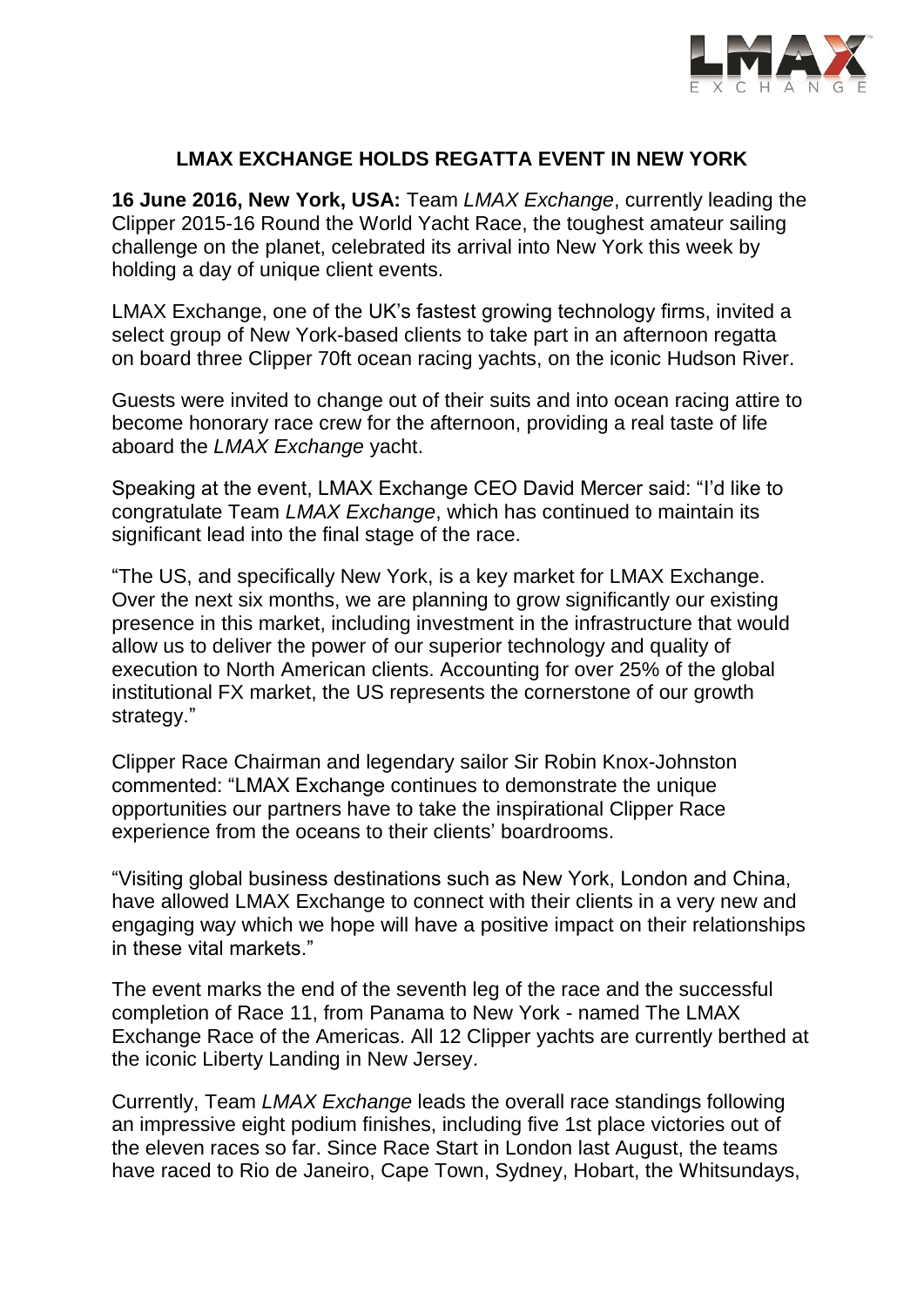

Da Nang – Vietnam, Qingdao- China, Seattle and Panama.

Race 12, the start of the final of the eight legs, sets sail on June 20th and will see the Clipper Race fleet head back across the Atlantic Ocean from New York to Derry Londonderry, Northern Ireland. The fleet will then race to Holland before embarking on the final stage to London's St Katharine Docks, with a triumphant Thames River parade set to take place on Saturday 30 July 2016.

**- ENDS -**

# **For further information, please contact:**

LMAX Exchange: **Barbara Pozdorovkina** +44 (0)20 3192 2510 [press@LMAX.com](mailto:press@LMAX.com)

# **Notes to Editors**

# **About LMAX Exchange:**

Recognised as one of the UK's fastest growing technology firms for three consecutive years (2015, 2014 and 2013 Sunday Times, Tech Track 100), LMAX Exchange is the leading MTF for FX, authorised and regulated by the FCA. Servicing retail brokers, funds, corporates, asset managers and banks, LMAX Exchange delivers a unique vision for global FX trading - a transparent, neutral, level playing field for all market participants, regardless of status, size or activity levels.

The LMAX Exchange OPEN order book is driven by streaming, no 'Last Look' limit orders supplied by General Member liquidity providers. LMAX Exchange offers a range of key products, including spot FX, precious metals, commodities and equity indices, with complete pre and post-trade transparency and order execution where no 'last look' is standard. Orders are executed in strict price/time priority at an average speed of 4ms.

LMAX Exchange – the emerging benchmark for global FX.

# **Awards:**

#### **Business growth awards:**

2015 Winner – Deloitte UK Technology Fast 50 2015 Winner – Deloitte EMEA 500 2015 #6 Fastest Growing Tech Company in the UK – Sunday Times Tech Track 100 2015 Recognised as a Tech City Future Fifty company 2014 #1 Fastest Growing Tech Company in the UK – Sunday Times Tech Track 100 2013 #15 Fastest Growing Tech Company in the UK – Sunday Times Tech Track 100

#### **FX industry awards:**

2016 Best Margin Sector Platform – Profit & Loss Readers' Choice Awards 2016 Best FX Trading Venue – ECN/MTF – WSL Institutional Trading Awards 2015 Best Margin Sector Platform – Profit & Loss Readers' Choice Awards 2015 Best FX Trading Venue – ECN/MTF – WSL Institutional Trading Awards 2014 Best Margin Sector Platform – Profit & Loss Readers' Choice Awards 2014 Best FX Trading Venue – ECN/MTF – WSL Institutional Trading Awards 2014 Best Infrastructure/Technology Initiative – WSL Institutional Trading Awards 2013 Best Margin Sector Platform – Profit & Loss Readers' Choice Awards 2013 Best FX Trading Venue - ECN/MTF – WSL Institutional Trading Awards